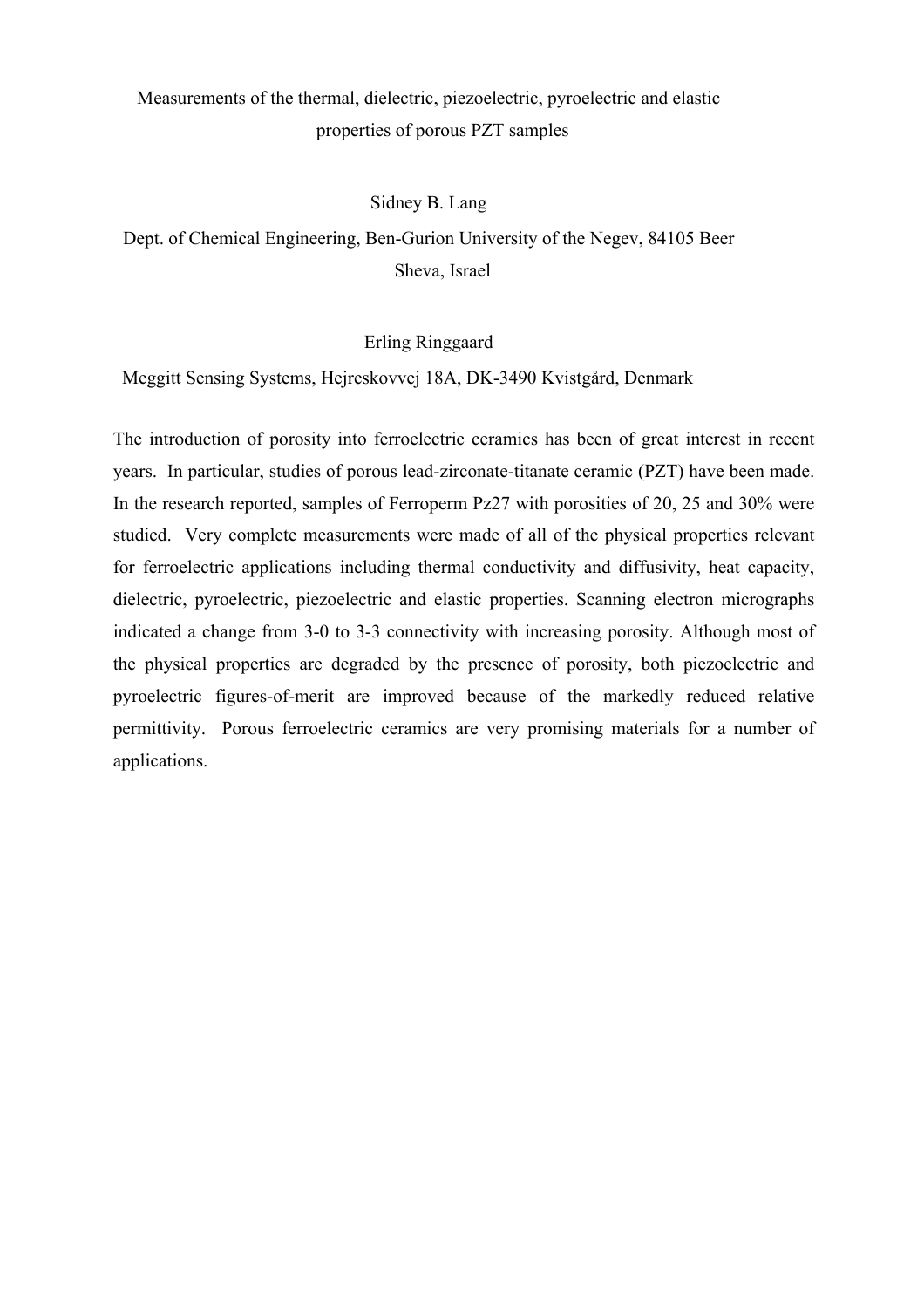## **1. Introduction**

The effect of porosity on the physical properties of ferroelectric ceramics has been of significant interest in recent years. Because of its technological importance, porous lead-zirconate-titanate ceramic (PZT) has been studied extensively [1-12]. The porosity is created by the introduction of organic particles such as polymethyl methacrylate, methyl ethyl cellulose, camphene, starch, graphite and others. We studied samples of Ferroperm® Pz27 with porosities of 20, 25 and 30%. Pz27 is a soft piezoelectric ceramic made by Meggitt Sensing Systems, Denmark [13]. The thermal, dielectric, pyroelectric, piezoelectric and elastic physical properties are especially important for applications. The samples were examined with a scanning electron microscope. Pyroelectric and piezoelectric figures-of-merit were calculated for the various materials.

## **2. Materials**

 The PZT materials studied were Ferroperm® Pz27, a piezoelectric ceramic with a composition close to that of the morphotropic phase boundary (MPB) with a Zr/Ti ratio of about 52/48. They were prepared using conventional ceramic processing techniques but with the addition of organic particles which were burned out before sintering to yield samples with porosities of 20, 25 and 30%. Fired-on silver electrodes were applied and the samples were poled while immersed in an non-conducting poling fluid. In addition, a commercial sample of Pz27 was studied. It had a porosity of about 4% and is referred to in this paper as "dense" material. The properties were measured on samples that were 16 mm in diameter and 1 mm thick. Scanning electron micrographs of all of the materials are shown in Fig. 1. Newnham and co-workers introduced the concept of connectivity in 1978 for classifying two-phase composites [14]. They found that there were ten types of diphasic composites, each identified by a two-digit notation. The first digit represents the active phase and the second, the inactive phase. The connectivities of the porous materials shown in Fig. 1 appeared to be a mixture of 3-0 and 3-3 where the active phase was the PZT and the inactive phase was a mixture of poling fluid and air.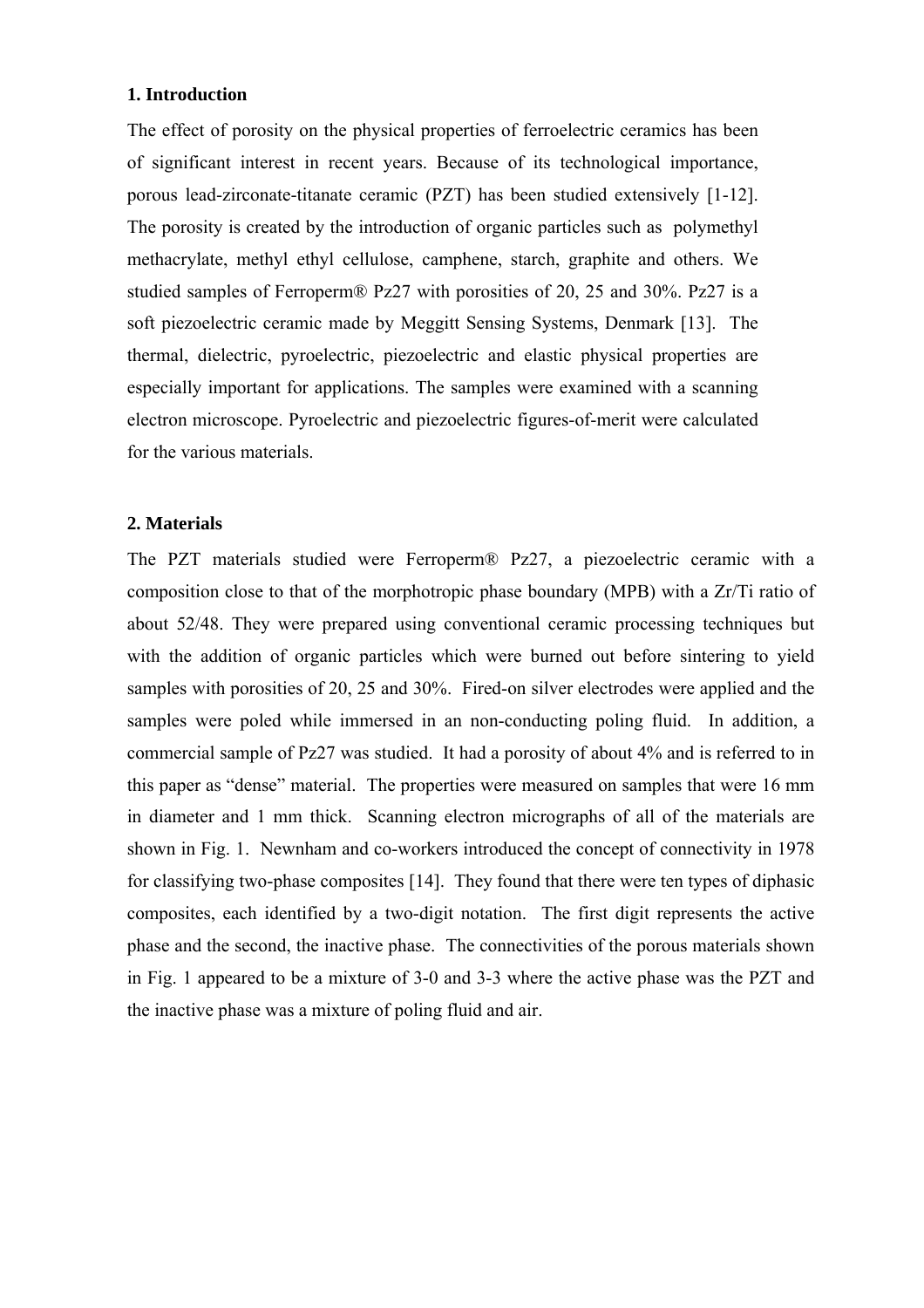#### **3. Property Measurements**

### *3.1. Thermal Diffusivity and Conductivity*

 The thermal diffusivities of the samples were measured by a technique [15] that is a modification of ones originally developed by Lang [16] and Muensit and Lang [17]. The test sample is affixed by a very thin layer of silver paint to a pyroelectric thermal detector. The top surface of the test sample is exposed to a laser beam whose intensity is modulated at various frequencies. The energy of the beam is absorbed in a black absorption layer and the heat diffuses into the sample in the form of a fluctuating temperature wave superimposed on a steady-state gradient. The temperature fluctuations or thermal waves are attenuated as they travel through the sample and they are also retarded in phase. The phase of the thermal waves as they exit from the test sample is determined relative to the phase of the laser beam by means of the pyroelectric detector. Because only the phase is determined, both the detector pyroelectric coefficient and the laser beam intensity cancel out in the analysis and are not required. The pyroelectric detector was either a disk of dense Pz27 or a disk of porous material with the same porosity as the test sample. The sample structures were placed in an HFS91 Heating and Freezing Stage (Linkam Scientific Instruments, Ltd., UK) whose temperature was varied from 213 to 423 K. A Lisa HL25/M1diode laser (Lisa Laser Products, Germany) with a power of 25 mW and a wavelength of 685 nm was used to heat the samples. A Stanford Research SR850 Lock-in Amplifier (Stanford Research Systems, USA) produced a sine wave output voltage to drive the laser modulator and also measured the real and imaginary components of the pyroelectric current from which the phase lag was calculated. Thermal conductivity, *k*, is a more fundamental property than thermal diffusivity,  $\alpha$ . The two quantities are related by  $\alpha = k / (\rho c)$  where  $\rho$  is density and *c* is the heat capacity per unit mass (SI units are used throughout). Heat capacity data in the range from 1.8 to 400 K were measured using thermal relaxation calorimetry [18] and from 400 to 423 K using differential scanning calorimetry (DSC) [15]. Density data were obtained from [19]. The thermal conductivities for the three porous samples and the dense sample are shown in Fig. 2. The temperature dependence of the thermal conductivities is weak but the conductivities decrease markedly with increasing porosity.

## *3.2. Pyroelectric coefficients*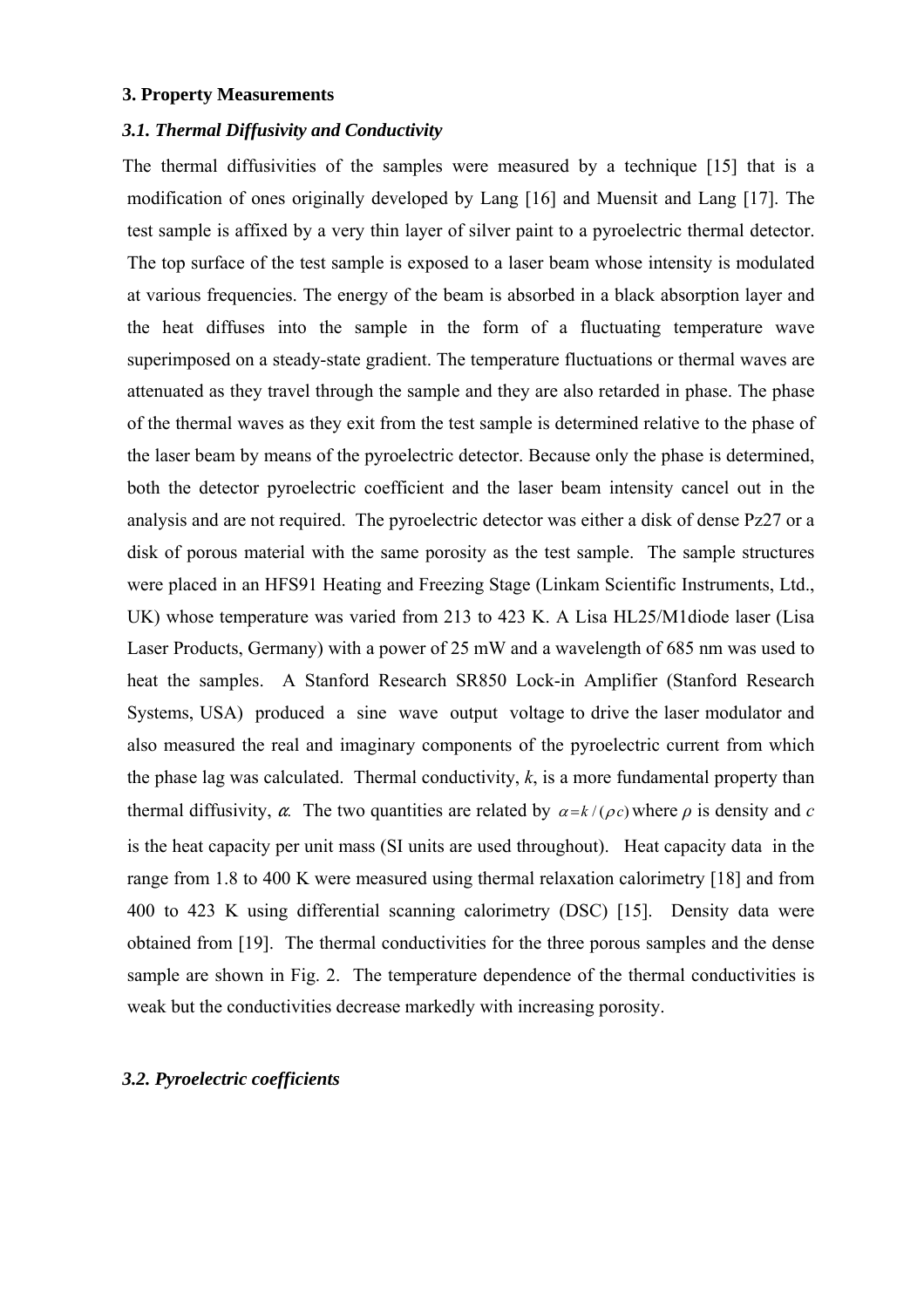The pyroelectric coefficients were determined at specific temperatures by a combination of the Lang-Steckel [20] and the Byer-Roundy methods [21] using the following procedure. The samples were placed in the Heating and Freezing Stage and the stage temperature was cycled up and down over the range from 293 to 343 K six times at the rate of  $1 \text{ K min}^{-1}$ . The pyroelectric current was measured with a picoammeter (Keithley Model 487, USA). The pyroelectric coefficients were calculated at the temperatures 300, 310, 320 and 330 K using the following equation

$$
I = pA \frac{dT}{dt} \tag{1}
$$

where  $I =$  pyroelectric current,  $p =$  pyroelectric coefficient,  $A =$  electrode area of the sample and  $dT/dt$  = rate of temperature change. Then the temperature range was extended from  $-60$  to  $150^{\circ}$ C by use of the Chynoweth method [22]. In this procedure, the samples were held at each of the four temperatures and were exposed to radiation from a 30 mW diode laser beam that was modulated sinusoidally at a frequency of 10 Hz. The pyroelectric current was measured with the lock-in amplifier. The *dT/dt* was calculated from the previously determined pyroelectric coefficients using Eqn. (1) and the four values were averaged. Then the current produced by the laser heating was measured as the temperature was varied over the entire temperature range. Using the average  $d/dt$ , the pyroelectric coefficient was determined from  $-60$  to  $150^{\circ}$ C as shown in Fig. 3. The pyroelectric coefficients increase with increasing temperature and decrease strongly with increasing porosity.

# *3.3. Permittivity and Loss Tangent*

The  $\varepsilon_{33}$ <sup>T</sup> relative permittivity and the tan $\delta$  loss tangent were determined at room temperature on all of the samples using an impedance bridge. The frequency range was from 10 Hz to 10 kHz. The relative permittivity and the loss tangent are shown in Fig. 4. The permittivity varied only slightly over the frequency range with a small increase at very low frequencies. The permittivity values decreased markedly with increasing sample porosity. The loss tangents were between 0.01 and 0.02 for all frequencies. No trend could be ascertained for the variation of the loss tangent with porosity because of the scatter of the data.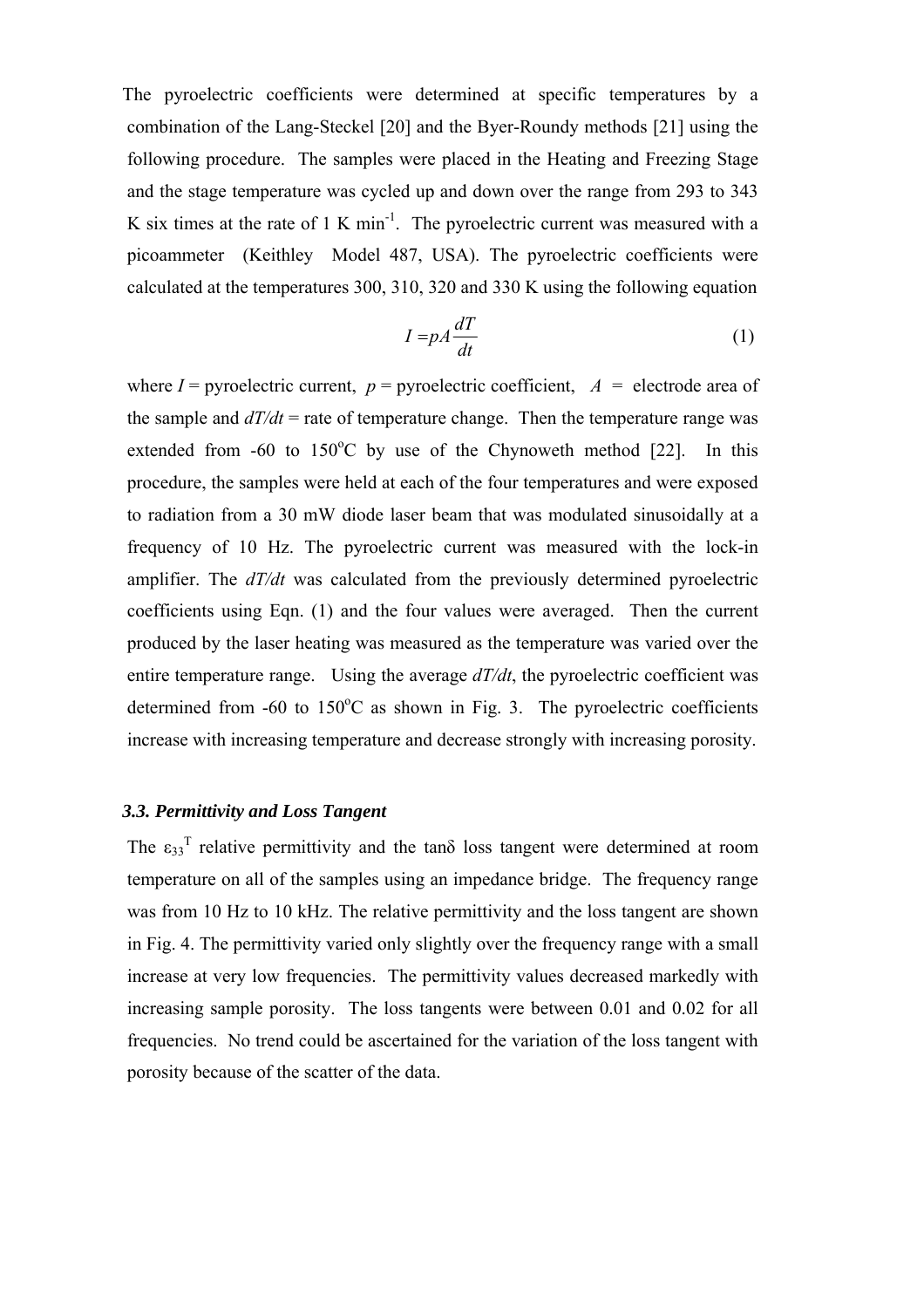#### *3.4. Piezoelectric and Elastic Properties*

The piezoelectric and elastic properties were determined according to the procedures of Alguero *et al.* [23] using a dielectric impedance bridge. Resonances were measured on a disk-shaped sample. The thickness resonances of a disk that was poled and excited along its thickness were used to determine the  $c_{33}^D$  elastic stiffness coefficient, the  $d_{33}$  piezoelectric charge coefficient and the  $k_t$  and  $k_{31}$ coupling coefficients. The radial resonances of the same disk were used to determine the  $c_{II}^D$  elastic stiffness coefficient, the  $d_{3I}$  piezoelectric charge and  $g_{3I}$ voltage coefficients and the  $k_p$  coupling coefficient. The  $g_{33}$  piezoelectric voltage coefficient was calculated from  $d_{33} = g_{33} g_{33}^T$ . The piezoelectric charge coefficients are shown in Fig. 5. The  $d_{31}$  coefficient decreases with increasing porosity whereas the  $d_{33}$  coefficient is relatively constant. The  $k_p$  and  $k_{31}$  coupling coefficients shown in Fig. 6 decrease with porosity but the  $k_t$  coefficient remains constant. Both the  $c_{11}^{D}$  and  $c_{33}^{D}$  elastic stiffness decrease with porosity, as illustrated in Fig. 7.

### **4. Discussion and analysis**

 As shown in the graphs, almost all of the properties decrease with increasing porosity. At first glance, this would appear to be disadvantageous for applications. However, the equations that describe the functioning of various devices contain combinations of physical properties called figures-of-merit. These may be enhanced in porous materials despite the fact that the individual physical properties are reduced. Table I shows the various figures-of-merit [24] for pyroelectric devices made from porous Pz27. The parameter  $\varepsilon_\theta$  is the permittivity of free space (8.8542)  $x$  10<sup>-12</sup> F m<sup>-1</sup>). The voltage figure-of-merit is important in pyroelectric infrared detectors in which a high-impedance amplifier is used. The current figure-of-merit is relevant for low-impedance amplifiers. The detectivity figure-of-merit is useful in applications with high-impedance amplifiers where the pyroelectric element is the principal noise source. The imaging figure-of-merit is relevant for pyroelectric imaging devices. The presence of porosity increases both the voltage and the imaging figures-of-merit significantly but has little effect on the current and detectivity figures-of-merit. The reason for the increases in the pyroelectric figures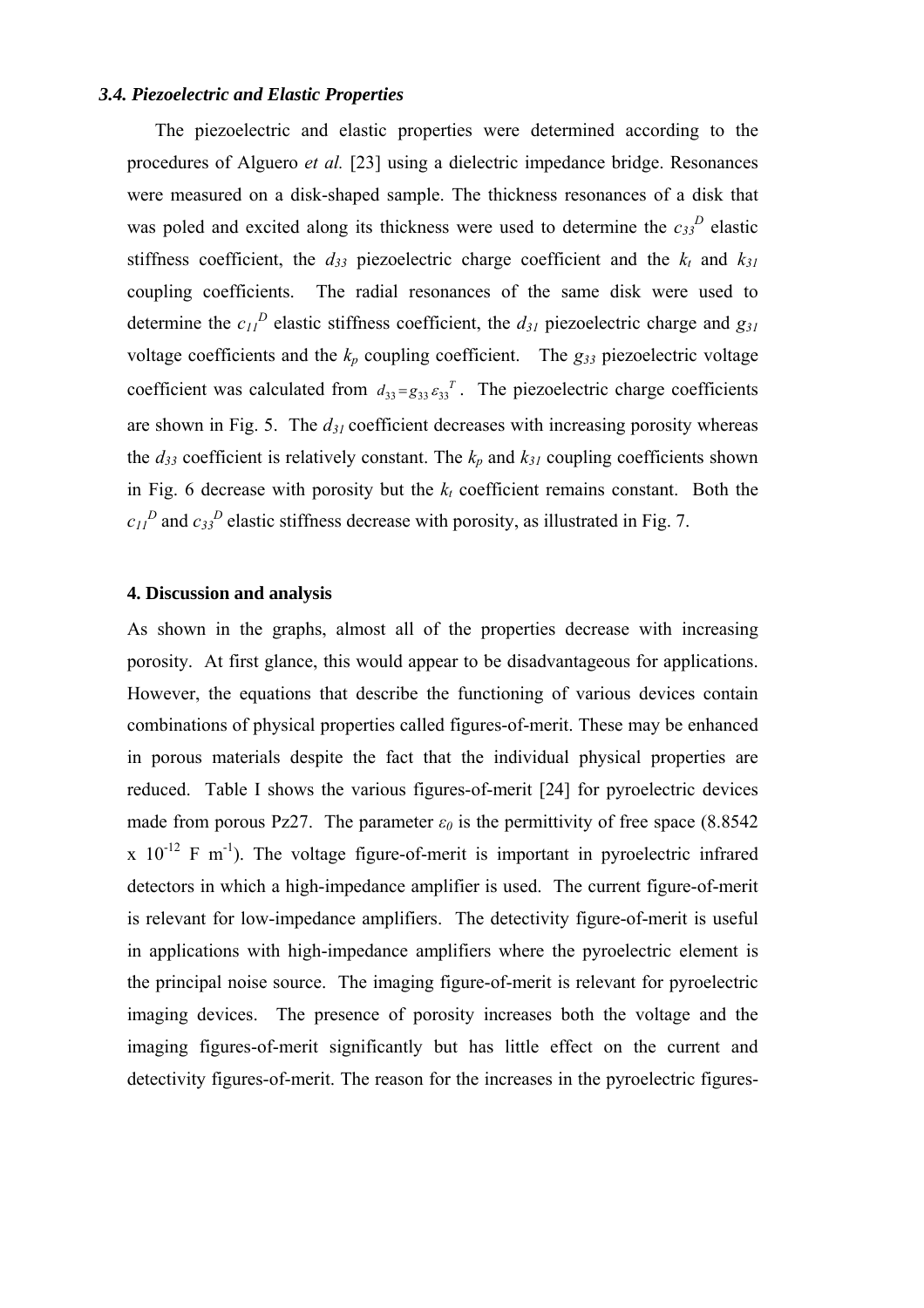of-merit is the presence of the rapidly-decreasing relative permittivity value in the denominators

 Among the major applications of piezoelectric materials are hydrophones. These are characterized by the hydrostatic or hydrophone figure-of-merit [25] and the acoustic impedance [26]. The equations for these parameters and the calculated results are presented in Table II. The hydrostatic figure-of-merit is used to characterize the sensitivity of the hydrophone. Because  $d_{31}$  and  $d_{33}$  have opposite signs,  $d_h$  is relatively small for the dense material. However,  $d_{31}$  rapidly decreases with porosity and  $d_{33}$  remains constant, thus causing  $d_h$  to increase with porosity. It is desirable for the acoustic impedance of a hydrophone to match as closely as possible to that of its environment, usually air or water. Thus the acoustic impedance of the hydrophone should be as small as possible. As shown in Table II, the acoustic impedance decreases strongly with increasing porosity because of the decrease in both density and elastic stiffness.

### **5. Conclusions**

Measurements were made of a number of physical properties of a ferroelectric ceramic, Ferroperm® Pz27 with porosities of 20, 25 and 30%. Scanning electron micrographs showed that the materials had a mixture of 3-0 and 3-3 connectivities. The physical properties that were measured included thermal diffusivity and conductivity, heat capacity, pyroelectric coefficient, relative permittivity and loss factor, and several piezoelectric and elastic constants. Although the pyroelectric and piezoelectric coefficients diminished with increasing porosity, the pyroelectric voltage and imaging figures-of-merit and the hydrostatic figure-of-merit increased significantly with increasing porosity and the acoustic impedance diminished.The figures-of-merit are very important for applications, suggesting that the introduction of porosity in ferroelectric ceramics opens new technological possibilities.

# **6. Acknowledgements**

The authors thank J.C. Lashley (Los Alamos Scientific Laboratory) and Y.W. Wong (Hong Kong Polytechnic University) for making the heat capacity measurements.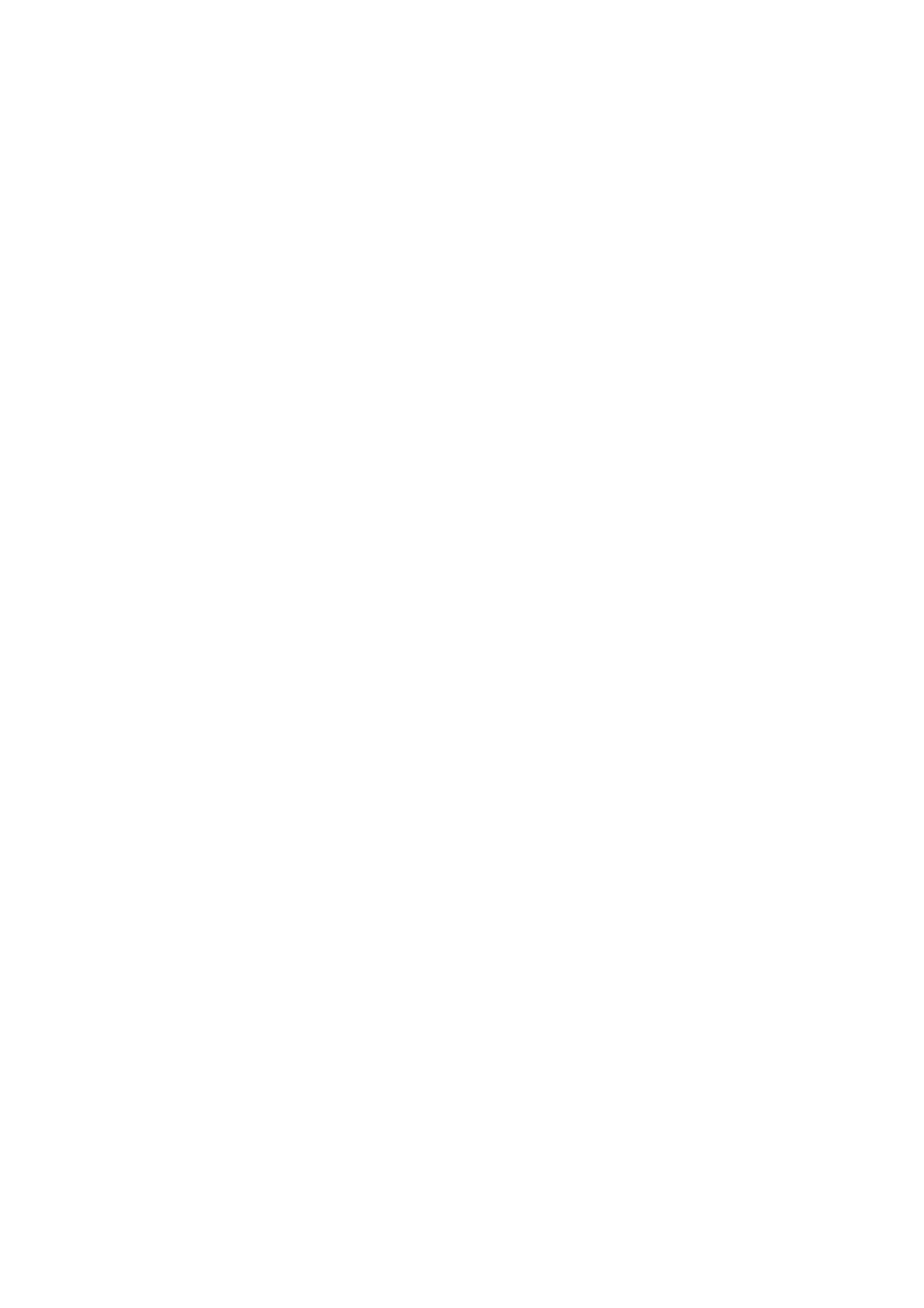# **Figure Captions**

 1. SEM photos of poled Pz27 samples: (a) dense material with 4% porosity: (b) 20% porosity; (c) 25% porosity; (d) 30% porosity. Note presence of poling fluid in (d).

 2. Thermal conductivities of poled porous Pz27 samples compared to that of dense Pz27. The dotted lines serve as a guide to the points and are not intended to be used for interpolation.

3. Pyroelectric coefficients of dense and porous Pz27.

- 4. Dielectric constants of dense and porous Pz27, as functions of frequency.
- 5. Piezoelectric charge coefficients of dense and porous Pz27.
- 6. Coupling coefficients of dense and porous Pz27.
- 7. Elastic stiffnesses of dense and porous Pz27.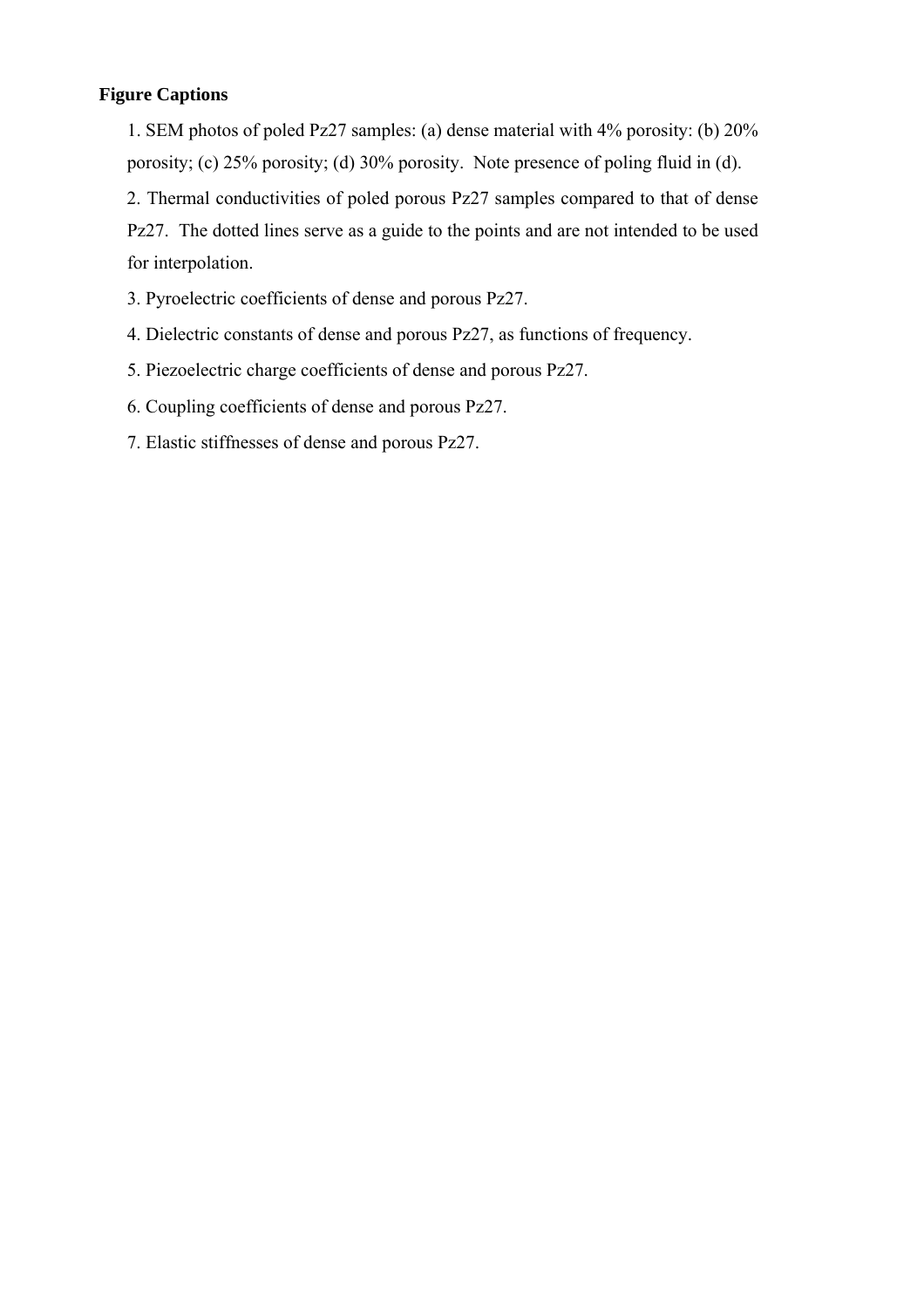#### TABLE I PYROELECTRIC FIGURES-OF-MERIT

| Figure-Of-Merit                           | Equation                                                     | Dense $(4%$ | 20%      | 25%      | 30%      |
|-------------------------------------------|--------------------------------------------------------------|-------------|----------|----------|----------|
|                                           |                                                              | Porosity)   | Porosity | Porosity | Porosity |
| Voltage $(m^2 C^{-1})$                    | $p/(c \rho \varepsilon_0 \varepsilon)$                       | 0.0088      | 0.0131   | 0.0143   | 0.0157   |
| Current $(10^{-12} \text{ mV}^{-1})$      | $p/c \rho$                                                   | 133         | 134      | 133      | 121      |
| Detectivity $(10^{-6} \text{ Pa}^{-1/2})$ | $p / [c \rho (\varepsilon_0 \varepsilon \tan \delta)^{1/2}]$ | 7.5         | 12.6     | 10.0     | 13.1     |
| Imaging $(10^3 \text{ s C}^{-1})$         | $p/(c \rho \varepsilon_0 \varepsilon \alpha)$                | 20.4        | 27.9     | 33.6     | 41.2     |

TABLE II PIEZOELECTRIC FIGURES-OF-MERIT

| Parameter                                       | Equation                  | Dense $(4%$ | 20%      | 25%      | 30%      |
|-------------------------------------------------|---------------------------|-------------|----------|----------|----------|
|                                                 |                           | Porosity)   | Porosity | Porosity | Porosity |
| $d_h (10^{-12} C \overline{N}^1)$               | $d_h = d_{33} + 2 d_{31}$ | 105         | 178      | 208      | 240      |
| $g_h(mV \ m^{-1} N^{-1})$                       | $g_h = g_{33} + 2 g_{31}$ | 6.9         | 17.3     | 22.3     | 31.0     |
| $d_h g_h (10^{-12} \text{ m}^2 \text{ N}^{-1})$ | $d_h g_h$                 | 0.729       | 3.08     | 4.65     | 7.44     |
| Acoustic impedance                              | $Z = (\rho c)^{1/2}$      | 2.53        | 2.12     | 1.85     | 1.55     |
| $(10^{7} \text{ kg m}^{2} \text{ s}^{1})$       |                           |             |          |          |          |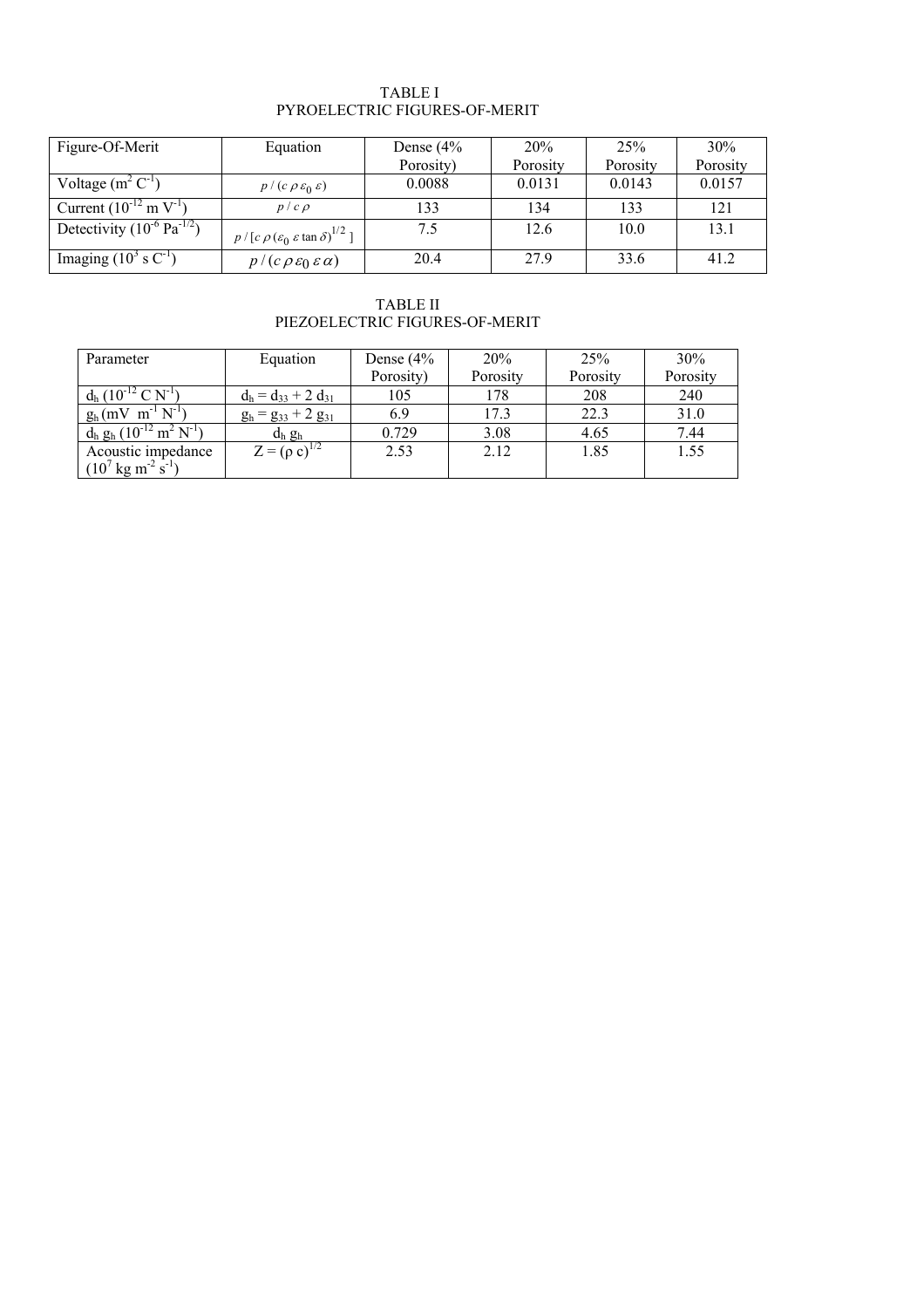### **References**

- 1. Guo R, Wang C A and Yang A K: Effects of pore size and orientation on dielectric and piezoelectric properties of 1-3 type porous PZT ceramics. Journal of the European Ceramic Society. 2011;31: 605-609.
- 2. Guo R, Wang C A, Yang A K and Fu J T: Enhanced piezoelectric property of porous lead zirconate titanate ceramics with one dimensional ordered pore structure. Journal of Applied Physics. 2010;108: 124112.
- 3. He Z M, Ma J and Zhang R F: Investigation on the microstructure and ferroelectric properties of porous PZT ceramics. Ceramics International. 2004;30: 1353-1356.
- 4. Levassort F, Holc J, Ringgaard E, Bove T, Kosec M and Lethiecq M: Fabrication, modelling and use of porous ceramics for ultrasonic transducer applications. Journal of Electroceramics. 2007;19: 125-137.
- 5. Piazza D, Galassi C, Barzegar A and Damjanovic D: Dielectric and piezoelectric properties of PZT ceramics with anisotropic porosity. Journal of Electroceramics. 2010;24: 170-176.
- 6. Praveenkumar B, Kumar H H and Kharat D K: Characterization and microstructure of porous lead zirconate titanate ceramics. Bulletin of Materials Science. 2005;28: 453- 455.
- 7. Praveenkumar B, Kumar H H and Kharat D K: Study on microstructure, piezoelectric and dielectric properties of 3-3 porous PZT composites. Journal of Materials Science-Materials in Electronics. 2006;17: 515-518.
- 8. Rybyanets A N, Porous Piezoelectric Ceramics A historical overview, Applications of Ferroelectrics (ISAF), 2010 IEEE International Symposium on the, 2010.
- 9. Stancu V, Lisca M, Boerasu I, Pintilie L and Kosec M: Effects of porosity on ferroelectric properties of Pb(Zr0.2Ti0.8)O-3 flims Thin Solid Films. 2007;515: 6557-6561.
- 10. Suyal G and Setter N: Enhanced performance of pyroelectric microsensors through the introduction of nanoporosity Journal of the European Ceramic Society. 2004;24: 247-251.
- 11. Whatmore R W, Zhang Q, Shaw C P, Dorey R A and Alcock J R: Pyroelectric ceramics and thin films for applications in uncooled infra-red sensor arrays. Physica Scripta. 2007;T129: 6-11.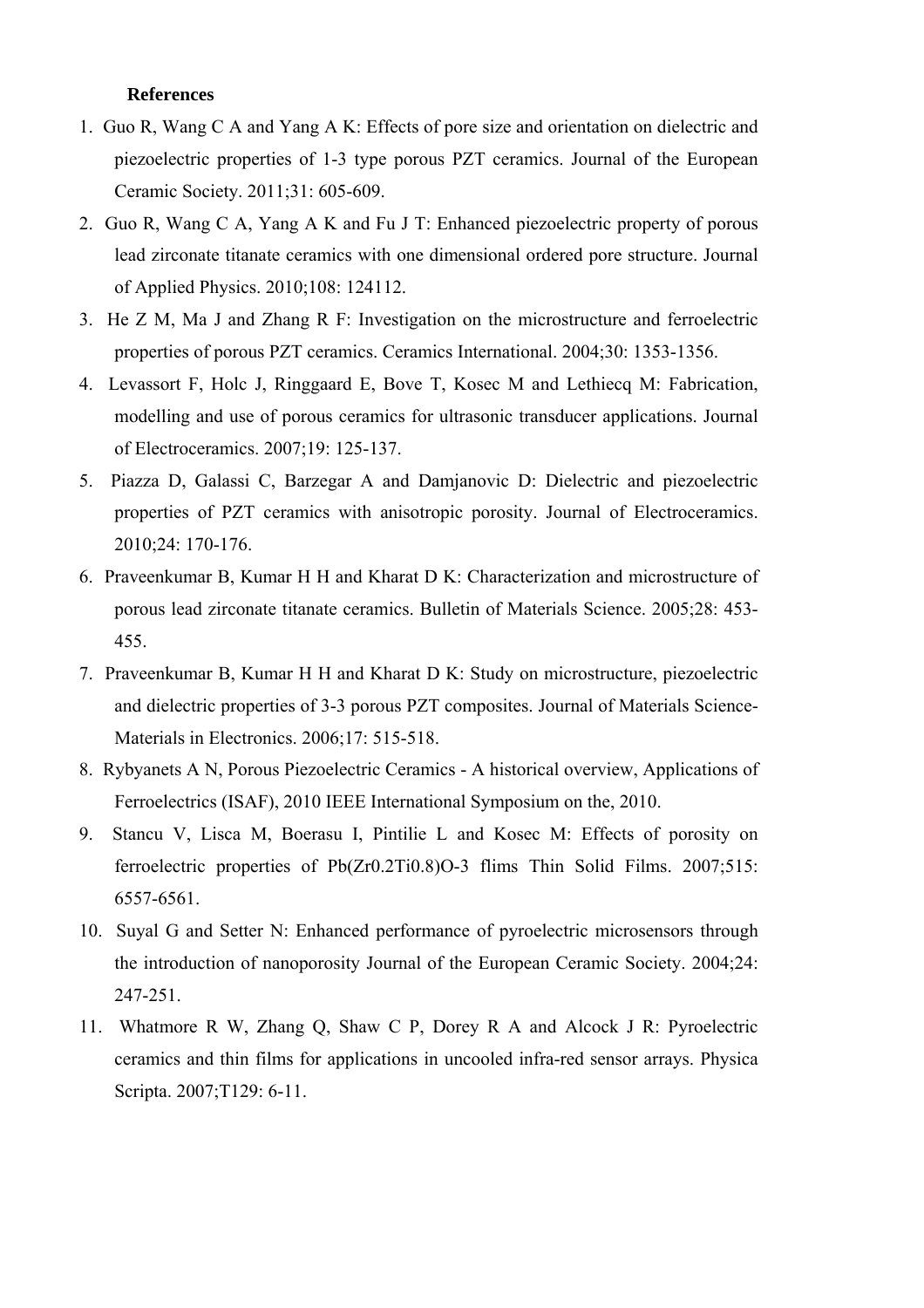- 12. Yang A K, Wang C A, Guo R and Huang Y: Microstructure and Electrical Properties of Porous PZT Ceramics Fabricated by Different Methods. Journal of the American Ceramic Society. 2010;93: 1984-1990.
- 13. Meggitt Sensing Systems, Denmark, [http://www.meggittsensingsystems.com/.](http://www.meggittsensingsystems.com/)
- 14. Newnham R E, Skinner D P and Cross L E: Connectivity and piezoelectricpyroelectric composites. Mat Res Bull. 1978;13: 525-536.
- 15. Lang S B, Ringgaard E, Muensit S, Wu X Q, Lashley J C and Wong Y W: Thermal diffusivity by Laser Intensity Modulation Method (LIMM-TD): A novel technique for the determination of thermal diffusivities and conductivities and its application to porous PZT and silica samples. Ieee Transactions on Ultrasonics Ferroelectrics and Frequency Control. 2007;54: 2608-2616.
- 16. Lang S B: Technique for the measurement of thermal diffusivity based on the Laser Intensity Modulation Method (LIMM). Ferroelectrics. 1989;93: 87-93.
- 17. Muensit S and Lang S B: Pyroelectric technique for measurement of thermal diffusivity of thin solid materials. Ferroelectrics. 2003;293: 341-350.
- 18. Lashley J C, Hundley M F, Migliori A, Sarrao J L, Pagliuso P G, Darling T W, Jaime M, Cooley J C, Hults W L, Morales L, Thoma D J, Smith J L, Boerio-Goates J, Woodfield B F, Stewart G R, Fisher R A and Phillips N E: Critical examination of heat capacity measurements made on a Quantum Design physical property measurement system. Cryogenics. 2003;43: 369-378.
- 19. Ferroperm Piezoceramics, [http://www.ferroperm-piezo.com](http://www.ferroperm-piezo.com/).
- 20. Lang S B and Steckel F: Measurement of the pyroelectric coefficient, DC dielectric constant, and volume resistivity of a polar material. Review of Scientific Instruments. 1965;36: 929.
- 21. Byer R L and Roundy C B: Pyroelectric coefficient direct measurement technique and application to a nsec response time detector. Ferroelectrics. 1972;3: 333.
- 22. Chynoweth A G: Dynamic method for measuring the pyroelectric effect with special reference to barium titanate. J Appl Phys. 1956;27: 78-84.
- 23. Alguero M, Alemany C, Pardo L and Gonzalez A M: Method for obtaining the full set of linear electric, mechanical, and electromechanical coefficients and all related losses of a piezoelectric ceramic. J Am Ceram Soc. 2004;87: 209-215.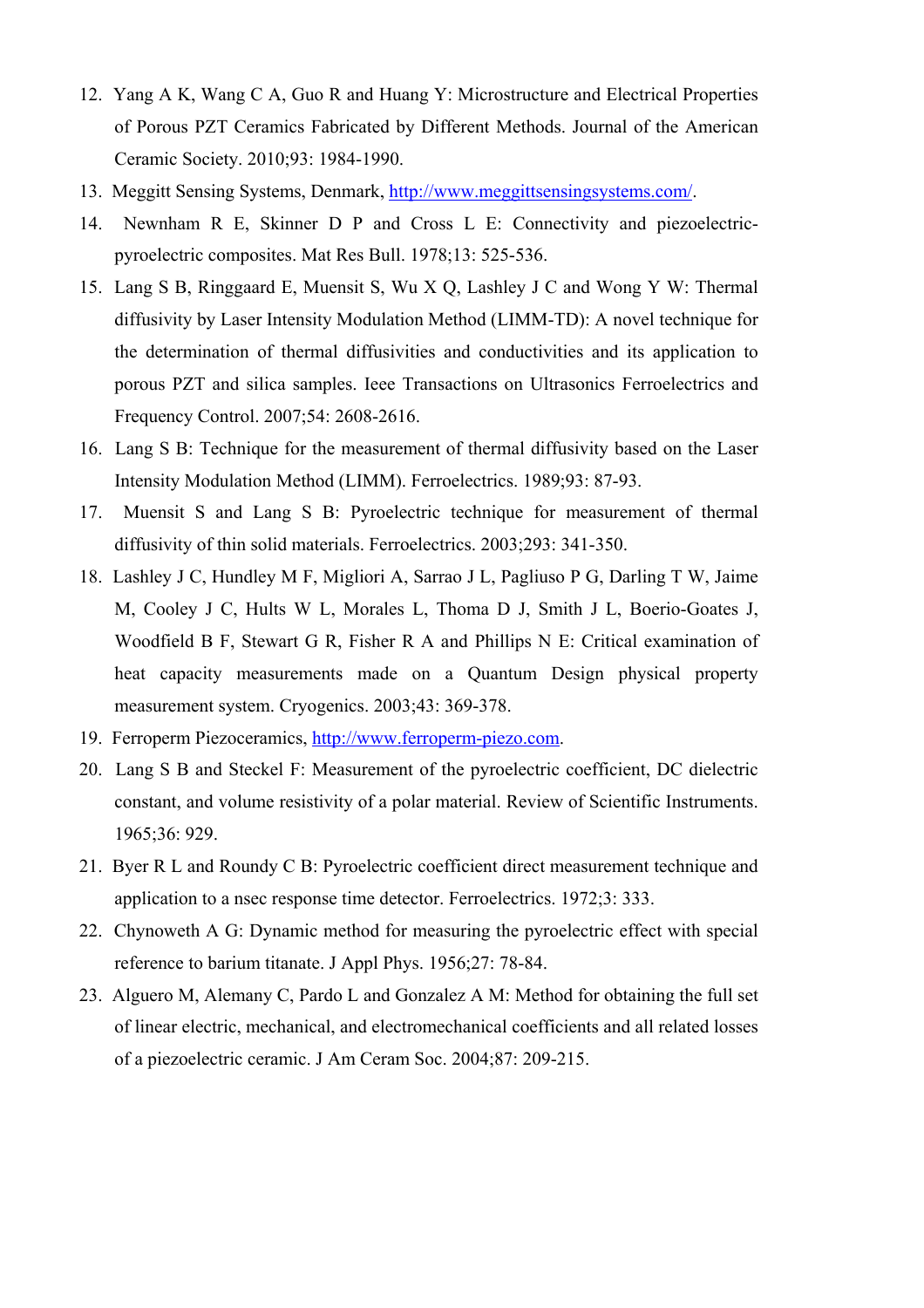- 24. Whatmore R W: Pyroelectric devices and materials. Rep Prog Phys. 1986;49: 1335- 1386.
- 25. Taylor G W, Gagnepain J J, Meeker T R, Nakamura T and Shuvalov L A: Piezoelectricity, London:Gordon and Breach Science Publishers; 1985.
- 26. Uchino K: Ferroelectric Devices, New York:Marcel Dekker; 2000.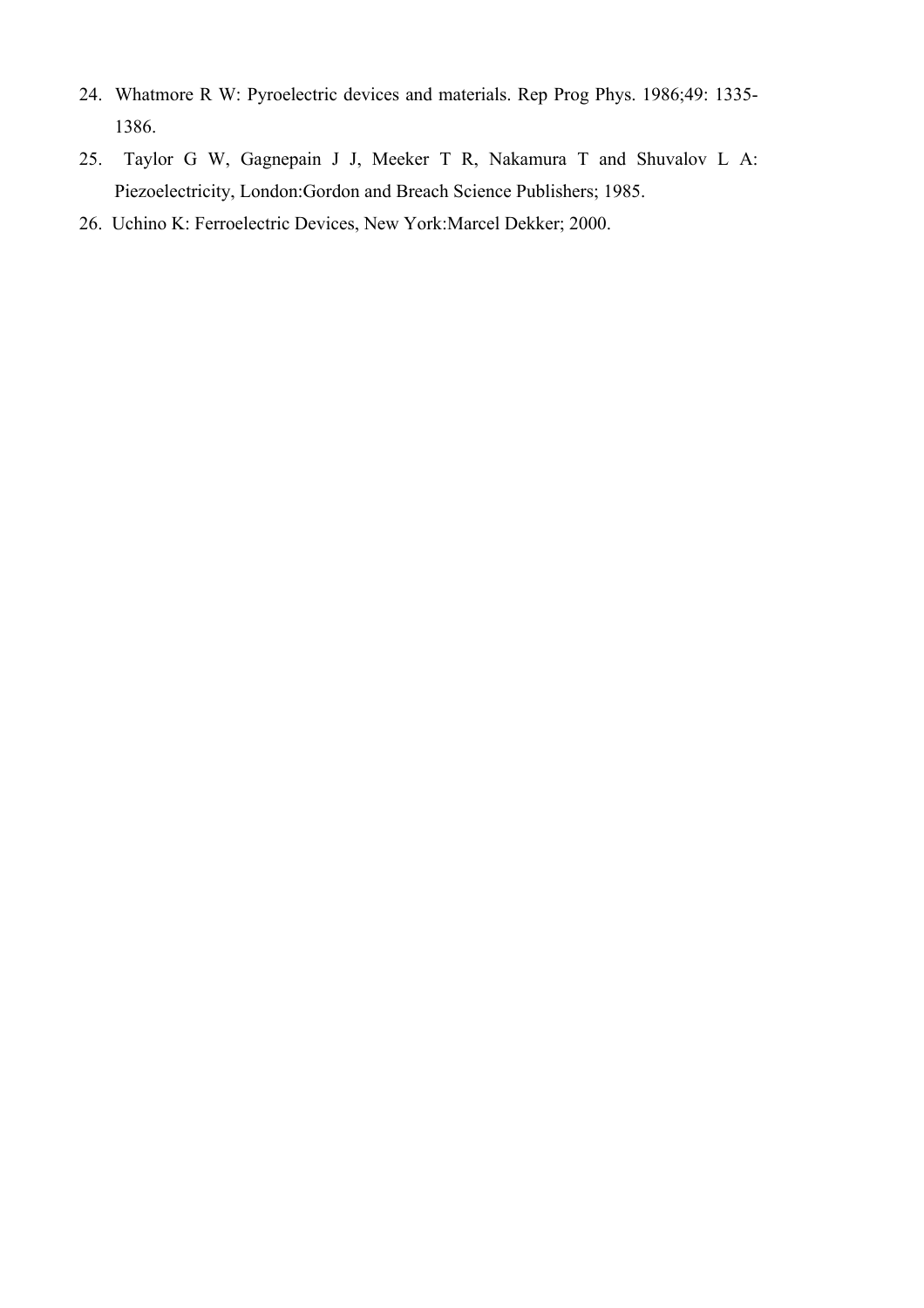

 Figure 1. SEM photos of poled Pz27 samples: (a) dense material with 4% porosity: (b) 20% porosity; (c) 25% porosity; (d) 30% porosity. Note presence of poling fluid in (d).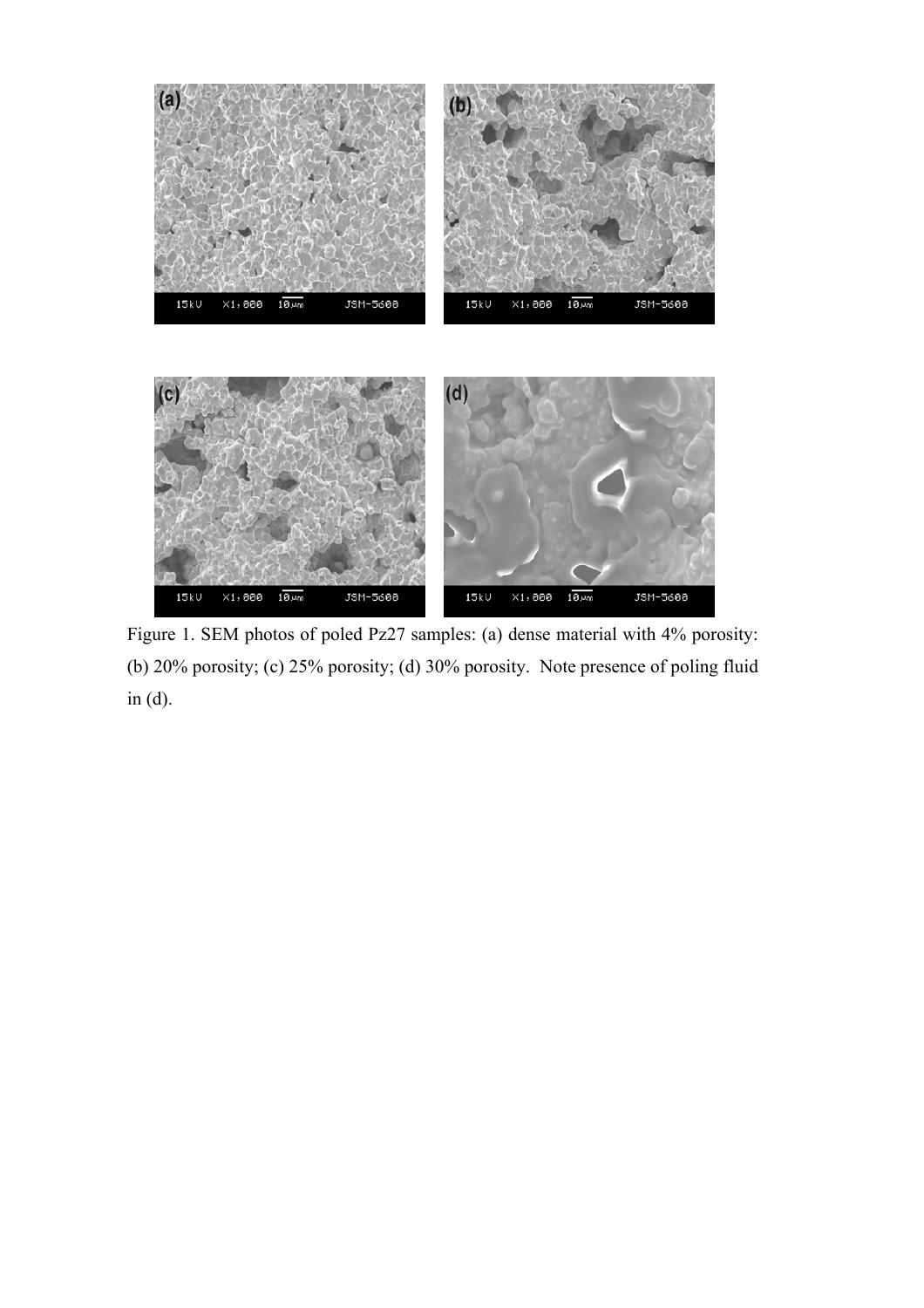

Figure 2. Thermal conductivities of poled porous Pz27 samples compared to that of dense Pz27. The dotted lines serve as a guide to the points and are not intended to be used for interpolation.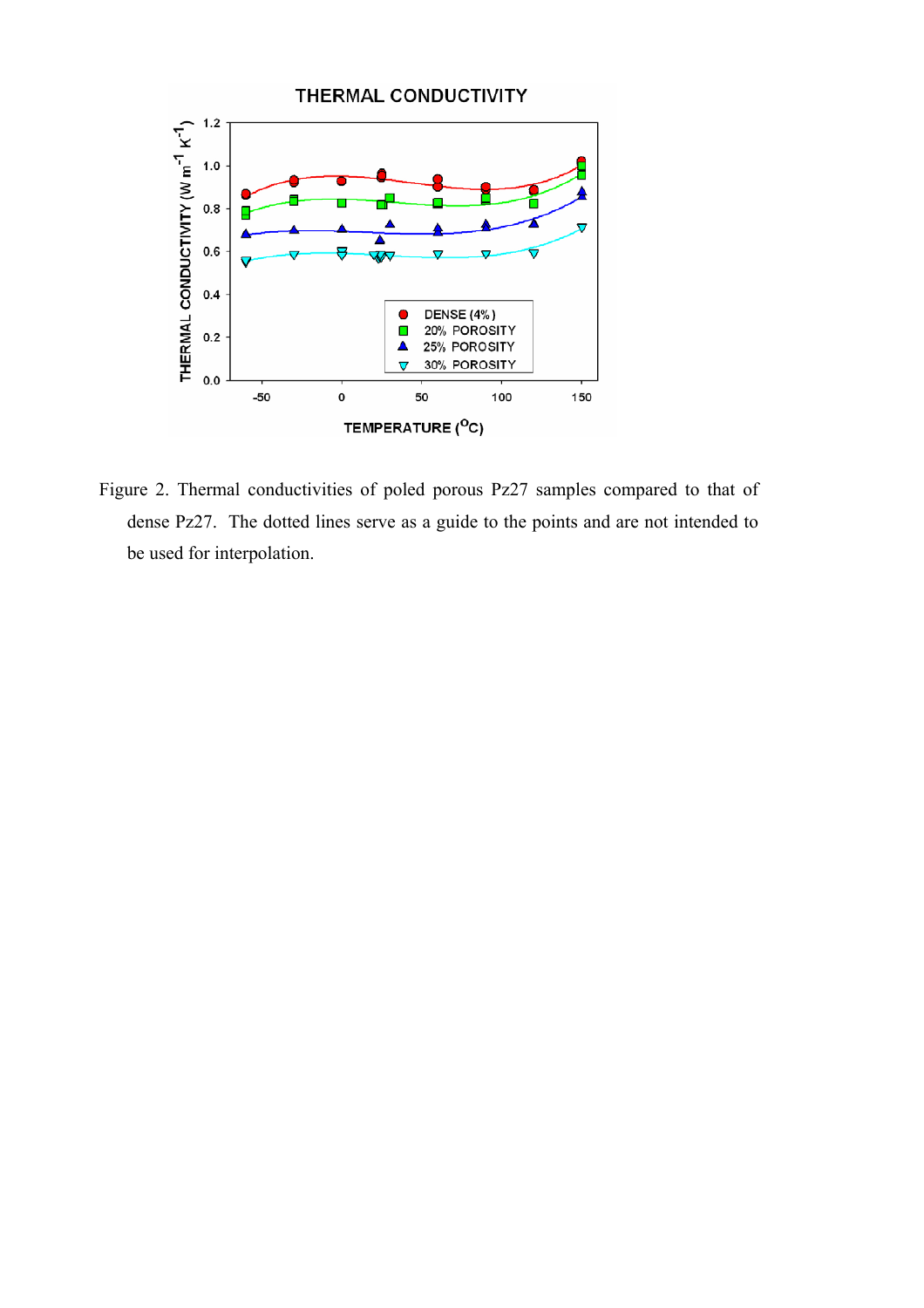

Figure 3. Pyroelectric coefficients of dense and porous Pz27.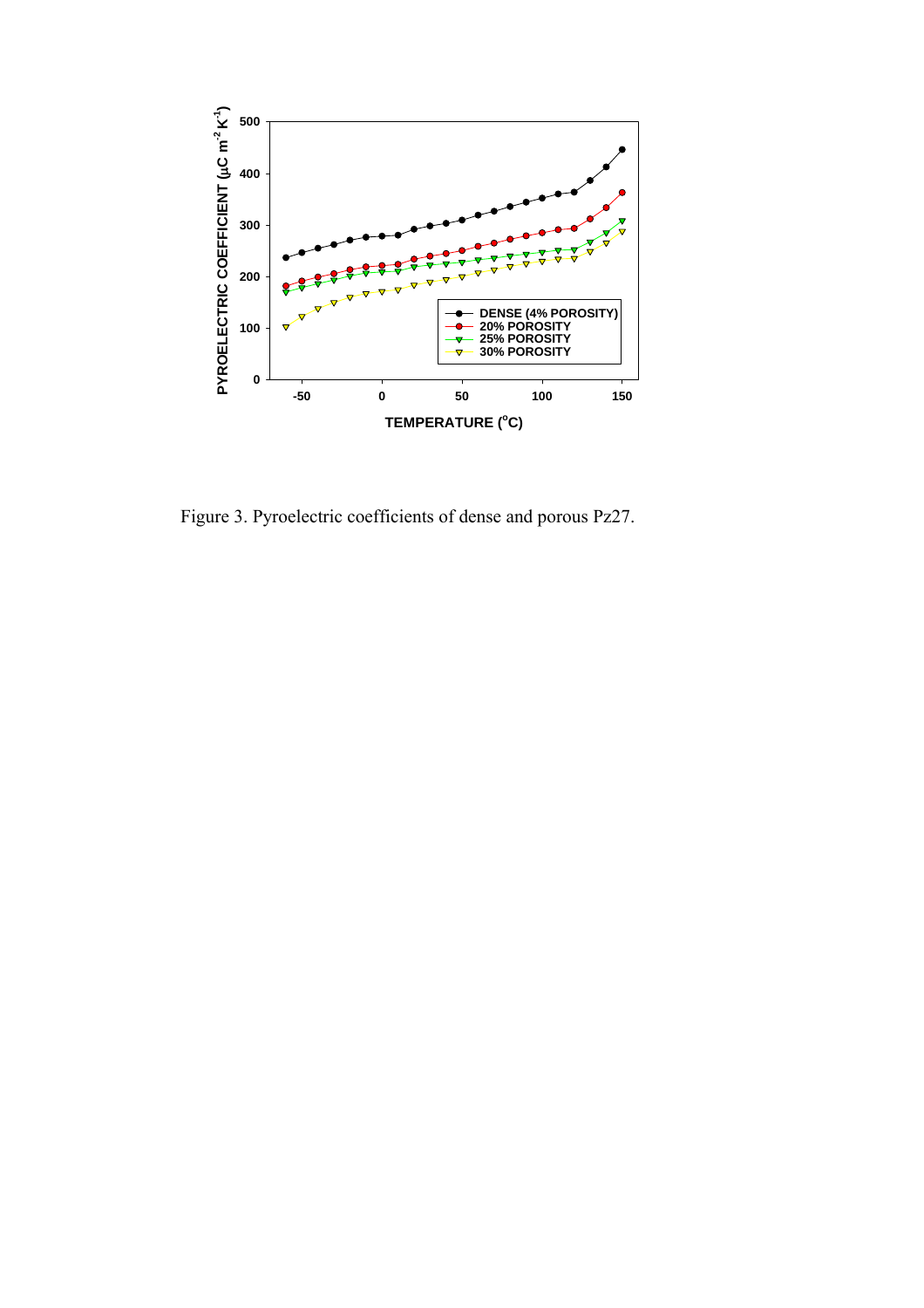

4. Dielectric constants of dense and porous Pz27, as functions of frequency.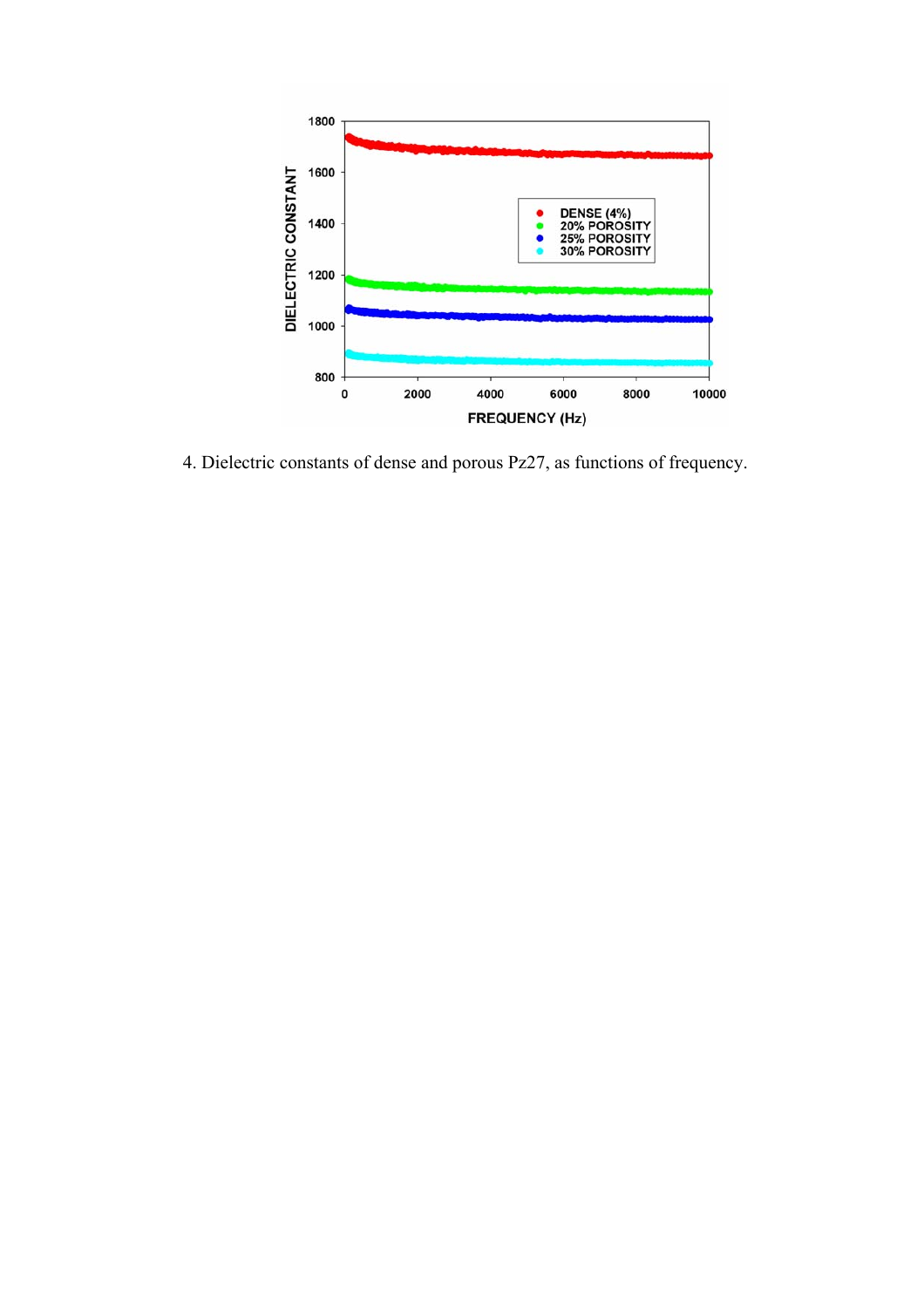

5. Piezoelectric charge coefficients of dense and porous Pz27.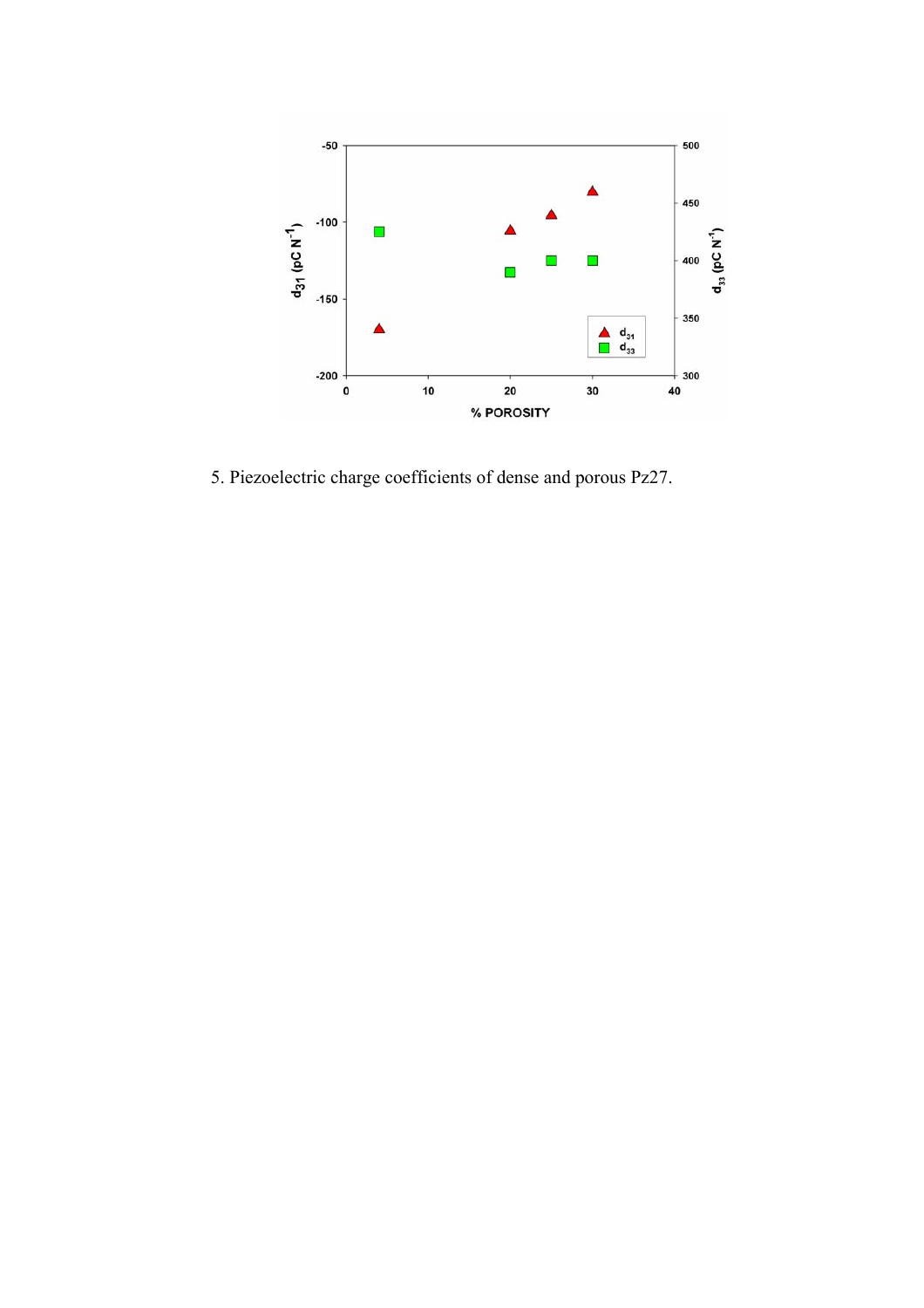

6. Coupling coefficients of dense and porous Pz27.